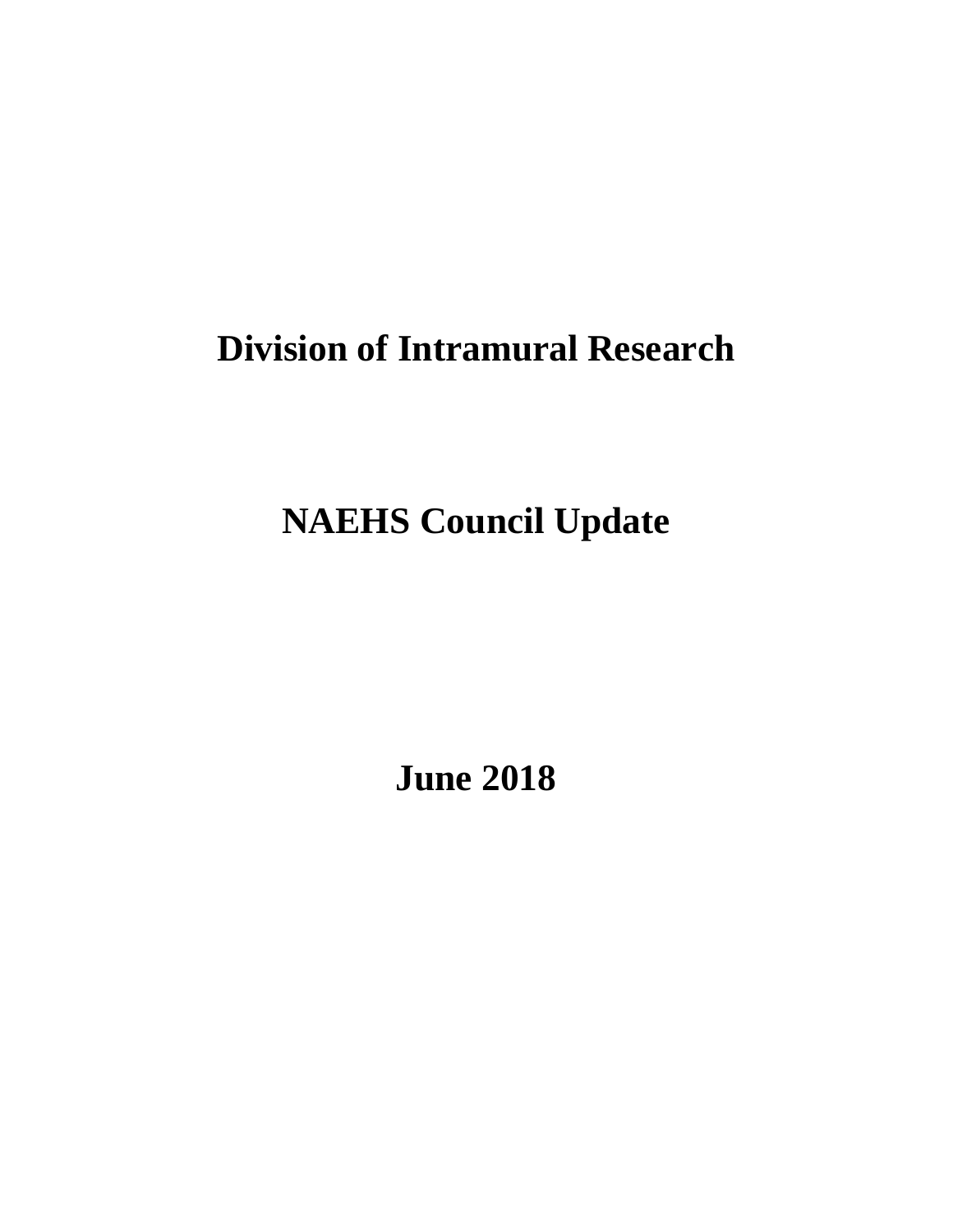## **DIR RECRUITMENTS**

## **Chief of the Administrative Research and Services Branch**

The National Institute of Environmental Health Sciences (NIEHS) is seeking an accomplished individual to serve as the Chief of the Administrative Research and Services Branch (ARSB). This individual will serve as principal advisor to senior management on all phases of the administrative management of the Division of Intramural Research (DIR), the Division of the National Toxicology Program (DNTP), and Clinical Research Branch for NIEHS; and oversee the implementation of a variety of management services essential to the direction and operation of the Institute. The successful candidate will: Provide guidance and oversight for procurement, contracts, property management and operational management functions; Oversee and monitor the operating budget process to ensure the timely, appropriate, and efficient expenditure of funds against annual allotment; anticipate changes in funding levels; prepare proposals and justify current and increased expenditures; Serve as a principal advisor on all human resource management activities and ensures compliance with all applicable regulatory requirements; Oversee all administrative management matters associated with programs and operations; with responsibility for the analysis of organizational priorities and the development and implementation of administrative policies and procedures; Participate in and oversee the planning sessions related to the following space, telecommunications, travel, and/or timekeeping and leave; and supervise the activities for administrative, technical and support staff. Dr. Jerry Yakel, Chief of the Neurobiology Laboratory, is chair of the Search Committee.

#### **Staff Scientist Biostatisticians**

The National Institute of Environmental Health Sciences (NIEHS) is seeking two experienced biostatisticians at the rank of Staff Scientist in the Biostatistics and Computational Biology Branch (BCBB) of the Division of Intramural Research (DIR). The incumbents will collaborate extensively with researchers in the DIR and the Division of the National Toxicology Program (DNTP). The successful candidates will also play a major role in analyses for the National Toxicology Program (NTP), they will provide statistical leadership and ensure the statistical integrity of its research program. In addition, the positions involve management and oversight of statistical support service contracts. Development of new statistical methods is encouraged, but will not be a major component of the jobs. Drs. Kathy Laber, Comparative Medicine Branch and Rick Paules, DNTP, are co-chairs of the search committee.

#### **Chief of the Immunity, Inflammation and Disease Laboratory**

The National Institute of Environmental Health Sciences (NIEHS) is recruiting outstanding candidates to serve as Chief of the Immunity, Inflammation and Disease Laboratory (IIDL) within the Division of Intramural Research. The ideal candidate will be tenure-eligible based on an outstanding academic record of achievement, leadership capabilities, and broad interests in immunology, inflammation, and disease biology. In addition to directing his/her own independent research program, the Chief will have responsibility for leading IIDL in new directions as research in environmental health science continually evolves. Applicants should have a Ph.D., M.D., or equivalent doctoral degree in a related field, and a strong interest in immunology, inflammation, and disease biology. Dr. Franceso DeMayo, Chief of the Reproductive and Developmental Biology Laboratory serves as Chair of the Search Committee.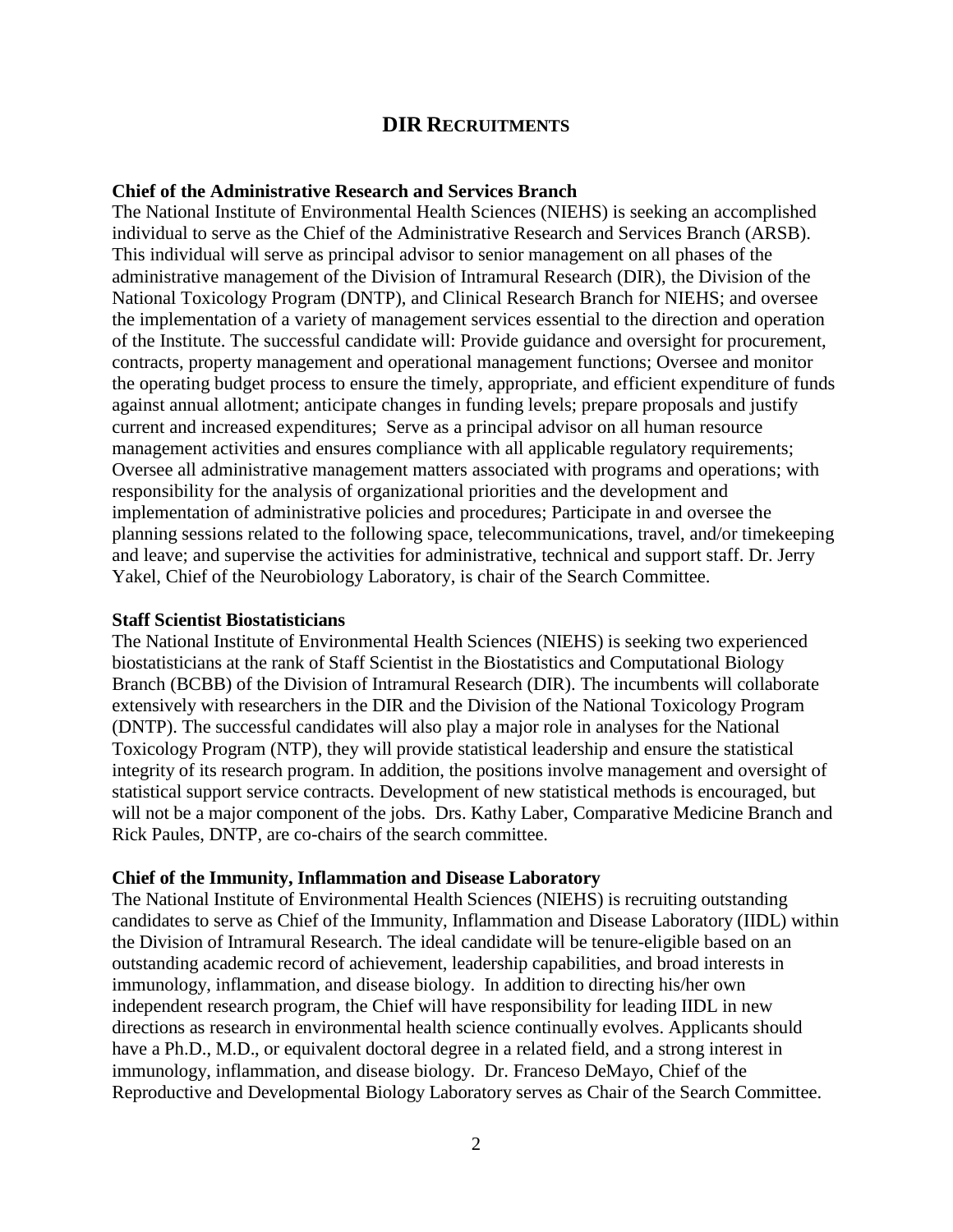## **Tenure-Track Investigator in Neurobiology**

The National Institute of Environmental Health Sciences (NIEHS) is seeking an exceptional individual as a Tenure-Track Investigator in the Neurobiology Laboratory within the Division of Intramural Research. The successful candidate is expected to lead an innovative, independent research program and will have a strong record of accomplishments in the field of neuroscience. Preference will be given to candidates who utilize innovative methodological approaches to investigate basic mechanisms underlying neuroinflammation and neurodegeneration. Applicants should have a Ph.D., M.D. and/or equivalent doctoral degree with at least 3 years of postdoctoral research experience in their field and an outstanding publication record. Emphasis will be on identifying an exceptional scientist with an innovative and productive research program. Dr. Michael Fessler, Acting Chief of the Immunity, Inflammation and Disease Laboratory serves as Chair of the Search Committee.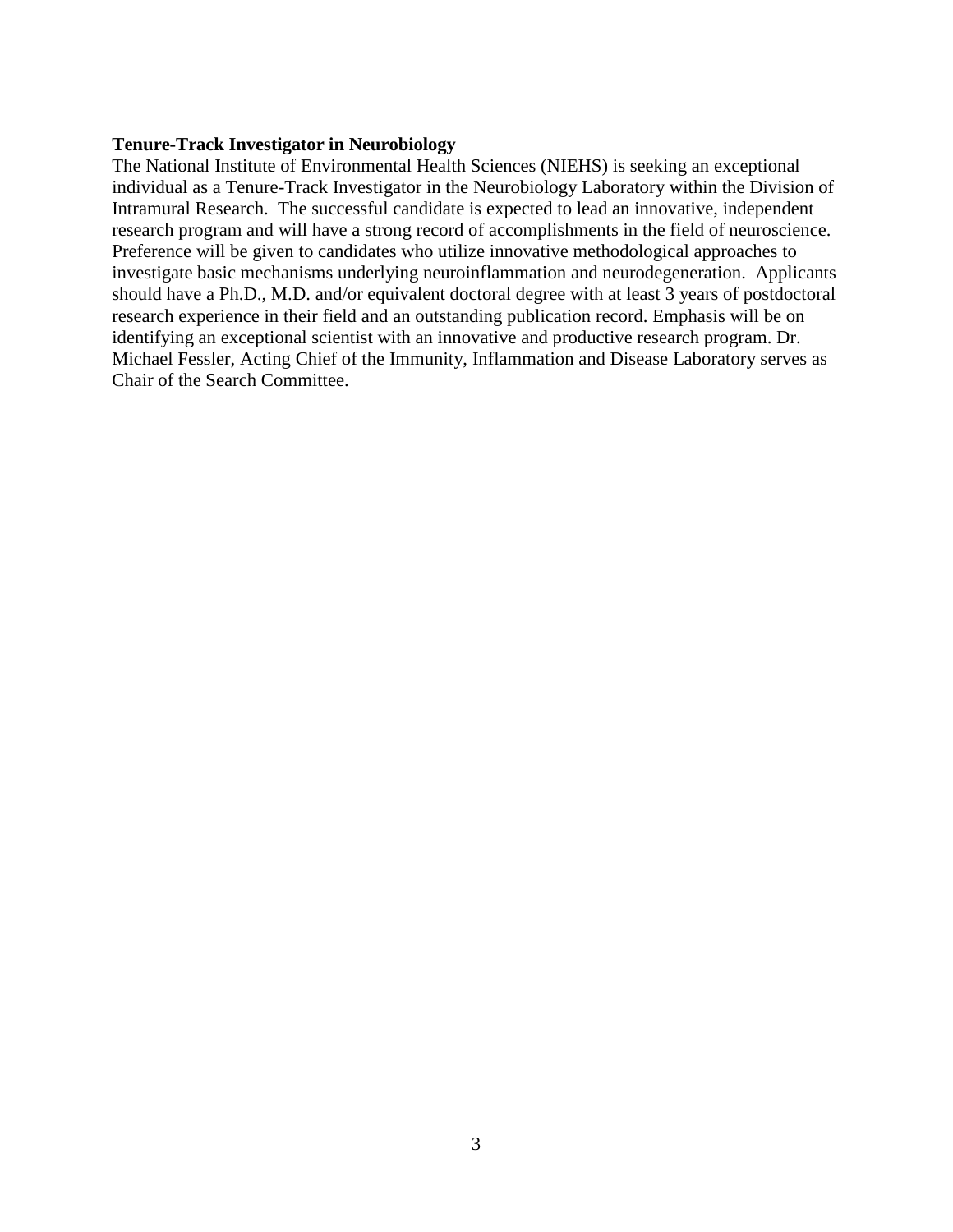# **NEW HIRES IN DIR**

## **Chief of the Biostatistics and Computational Biology Branch**

Dr. Alison Motsinger-Reif has accepted an offer to become the Chief of the Biostatistics and Computational Biology Branch (BCBB) in DIR. She is coming from North Carolina State University where she is Associate Professor in the Department of Statistics and Director of the Bioinformatics Consulting and Service Core and the Statistical Consulting Core within the Bioinformatics Research Center. At NIEHS Dr. Motsinger-Reif will focus on development of statistical and bioinformatics methods and applying these to interesting environmental health problems with specific focus on developing methods for gene-gene interactions, dose response modeling, pharmacogenomics and toxicogenomics applications, and methods development for quantifying response to chemical mixtures. Dr. Motsinger-Reif is expected to start in the Fall of 2018.

## **New Tenure-Track Investigators**

Dr. Alexandra White has accepted a position as an Earl Stadtman Tenure Track Investigator in the Epidemiology Branch. Dr. White is currently a postdoctoral intramural research training award (IRTA) fellow in the Epidemiology Branch. Dr. White's overall research objective aims to identify environment and lifestyle risk factors for cancer and to elucidate underlying biologic mechanisms. She is interested in achieving a better understanding of the health impact associated with complex exposure mixtures. Dr. White's current research is focused on toxic metals and air pollution exposure in relation to breast density and breast cancer risk. She is expected to start in Fall 2019

Dr. Marcos Morgan from the MRC Centre for Regenerative Medicine, University of Edinburgh, UK, and the European Bioinformatics Institute, has accepted a position to join the Reproductive and Developmental Biology Laboratory as an Earl Stadtman Tenure Track Investigator and member of the NIH Distinguished Scholars Program. Dr. Morgan will initiate a research program at NIEHS focused on the role of RNA modifications such as uridylation and cytidylation in regulating male fertility. He is expected to start in Summer 2019.

Dr. Joseph Rodriguez, Ph.D., has accepted a position as a Tenure Track Investigator in the Epigenetic and Stem Cell Biology Laboratory and member of the NIH Distinguished Scholars Program. He is currently a Postdoctoral Fellow in the Laboratory of Receptor Biology and Gene Expression at NCI. Dr. Rodriguez with initiate an independent research program at NIEHS focused on developing biophysical methods to study dynamic action of Estrogen Receptors and other transcription factors in living cells. Dr. Rodriguez is scheduled to start in the Fall 2018.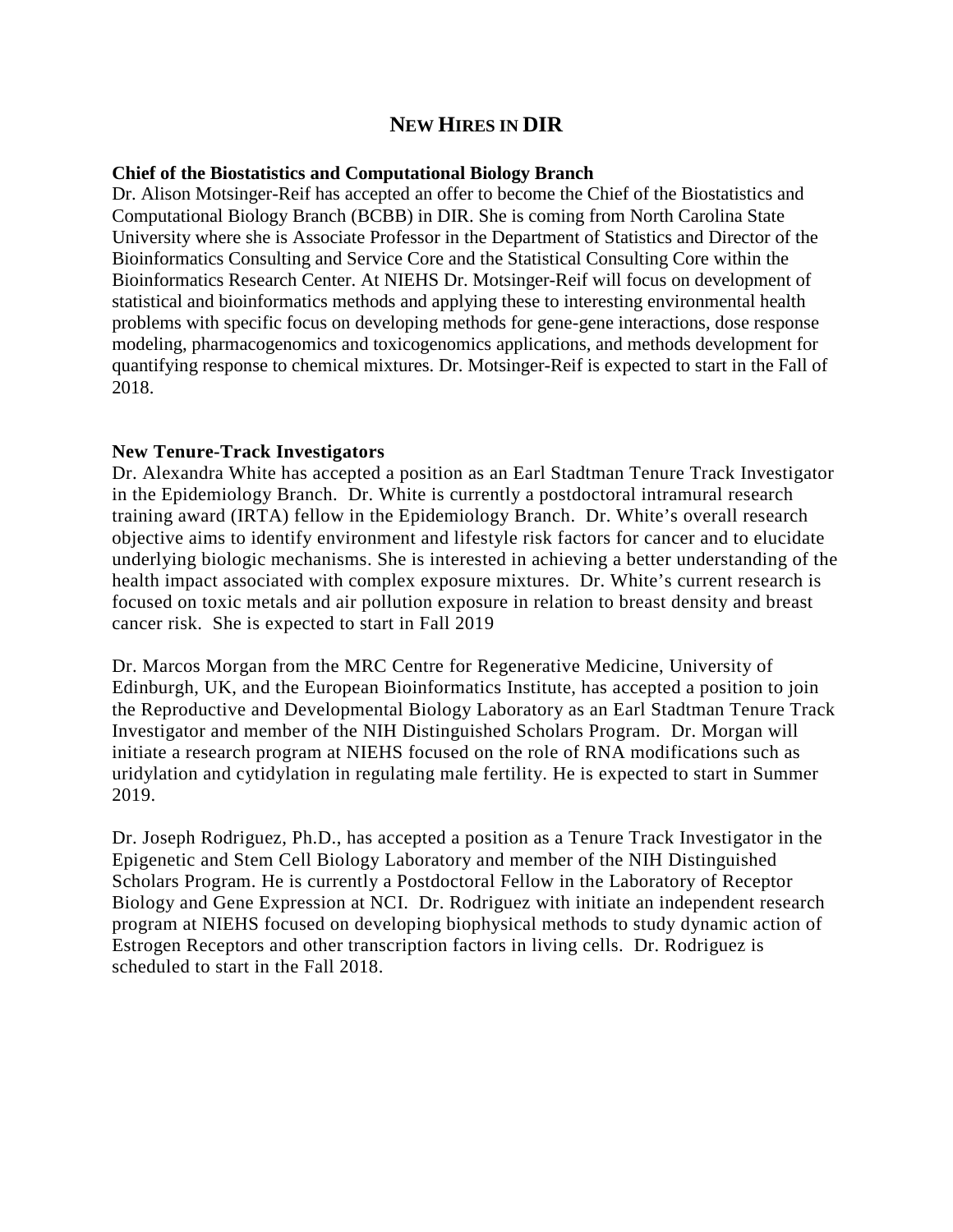# **SCIENTIFIC UPDATE BY A DIR PRINCIPAL INVESTIGATOR**

## **SEXUAL DIFFERENTIATION AND ENVIRONMENTAL HEALTH SCIENCE**

# **HUMPHREY HUNG-CHANG YAO, PH.D. REPRODUCTIVE DEVELOPMENTAL BIOLOGY GROUP REPRODUCTIVE AND DEVELOPMENTAL BIOLOGY LABORATORY DIR, NIEHS**

Embryonic stem cells (ESCs) are derived from the epiblast cells in blastocyst stage embryos. They have two defining features: self-renewal and pluripotency. Self-renewal describes their capability to go through cycles of cell division and maintain the undifferentiated state, while pluripotency describes their capability to differentiate into all cell types from the three germ layers. Because of these unique properties, ESCs hold great promises for both basic and translational research. In addition, ESCs can also provide new tools and insights for environmental health sciences.

The long-term goal of our research is to better understand the molecular mechanisms that regulate ESC self-renewal and differentiation. We have previously carried out a genome-wide RNAi screen in mouse ESCs and identified a list of novel regulators of ESC self-renewal. We have since investigated the function of several of the identified factors in ESCs, somatic cell reprogramming, and mouse embryonic development, and uncovered novel mechanisms such as mRNA deadenylation, mRNA export, mRNA alternative polyadenylation, and chromatin remodeling in the regulation of the ESC state. In the future, we will continue to investigate ESC self-renewal and differentiation using genetic and genomic approaches. In addition to the basic research approaches, we are also collaborating with other labs to use ESCs to address environmental health science questions. Specifically, we will initially use human ESC differentiation as a culture model to investigate the developmental toxicity of selected environmental compounds. In the long run, we will establish reporter cell lines and screening conditions to systematically dissect the roles of environmental factors in development and diseases. We hope our research will provide new insights to mammalian development and facilitate the use of pluripotent stem cells for translational and environmental health research.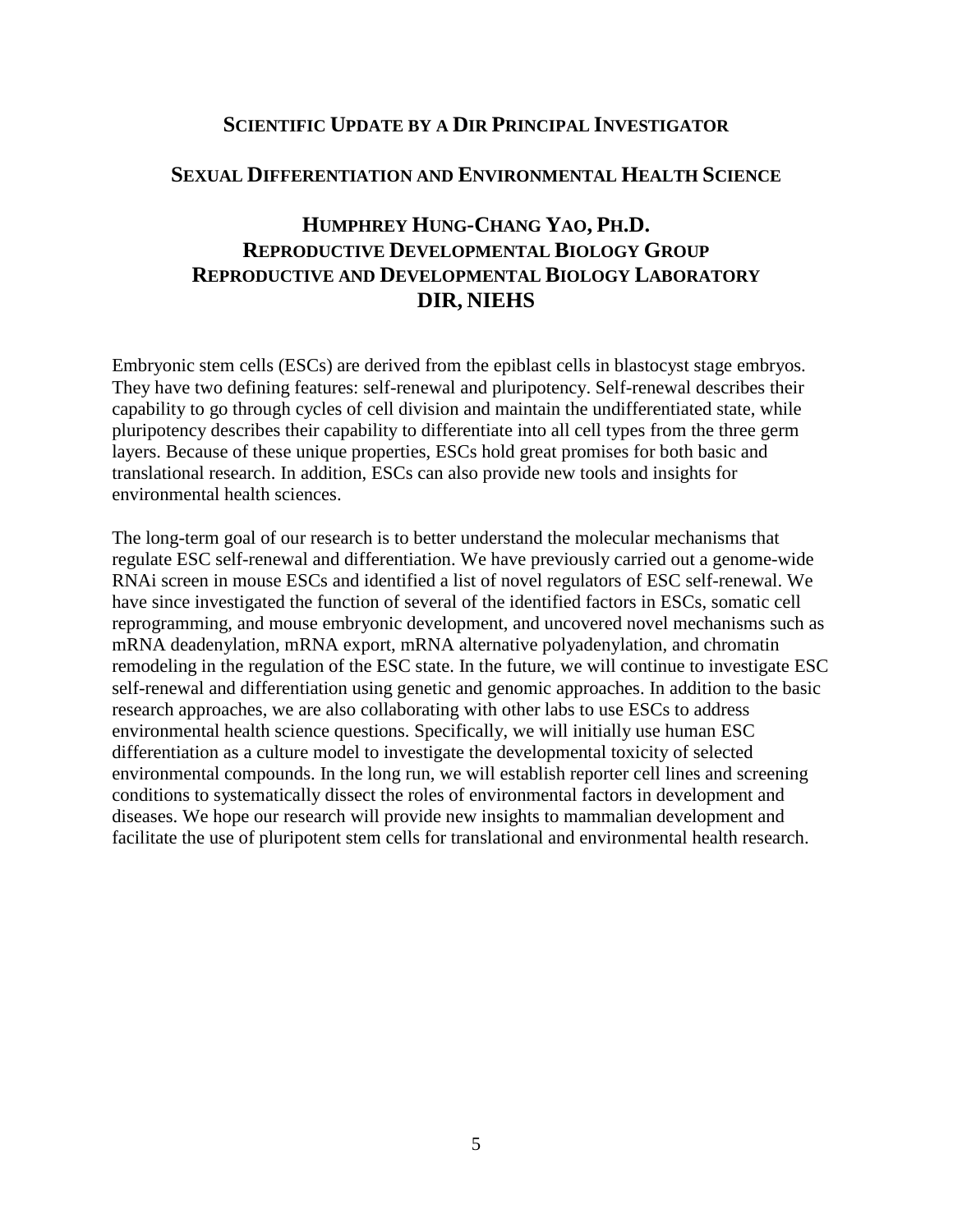# **BSC REVIEW OF THE SIGNAL TRANSDUCTION LABORATORY**

The NIEHS DIR Board of Scientific Counselors reviewed the Signal Transduction Laboratory April 15-17, 2018

Members of the Board of Scientific Counselors that Attended:

- Kathleen M. Caron, Ph.D., BSC Chair, Professor and Chair, Department of Cell Biology and Physiology, University of North Carolina at Chapel Hill
- Sylvie Doublie, Ph.D., Professor, Department of Microbiology and Molecular Genetics, University of Vermont, Burlington, VT
- Jeffrey J. Hayes, Ph.D., Professor and Chair, Department of Biochemistry and Biophysics, Shohei Koide Professor in Biochemistry and Biophysics, University of Rochester School of Medicine, Rochester, NY
- Deanna Kroetz, Ph.D., Professor, Department of Bioengineering and Therapeutic Sciences, University of California, San Francisco School of Pharmacy, San Francisco, CA
- Fernando J. Martinez, M.D., M.S., Chief of Pulmonary and Critical Care Medicine Division, Bruce Webster Professor of Medicine, Weill Cornell Medical Center, New York, NY
- Ivan Rusyn, M.D., Ph.D., Professor, Department of Veterinary Integrative Biosciences, Texas A&M University College of Veterinary Medicine & Biomedical Sciences, College Station, TX
- Daniel O. Stram, Ph.D., Professor, Division of Biostatistics and Genetic Epidemiology, Department of Preventive Medicine, University of Southern California Keck School of Medicine, Los Angeles, CA
- Roland A. Owens, Ph.D., Ex-Officio BSC Member, Assistant Director, Office of Intramural Research, NIH, Bethesda, MD

Ad Hoc Reviewers that Attended:

- Jamie H.D. Cate, Ph.D., Professor of Biochemistry, Biophysics, and Structural Biology and IMMCB - Molecular and Cell Biology, University of California, Berkeley, CA
- Rosalind Coleman, M.D., Professor, Department of Nutrition, Schools of Medicine and Public Health, University of North Carolina at Chapel Hill, Chapel Hill, NC
- Christine M. Dunham, Ph.D., Associate Professor, Department of Biochemistry, Emory University School of Medicine, Atlanta, GA
- Frederick Dyda, Ph.D., Senior Investigator, Chief, Structural Biochemistry Section, Laboratory of Molecular Biology, National Institute of Diabetes and Digestive and Kidney Diseases, National Institutes of Health, Bethesda, MD
- Michael A. Frohman, M.D., Ph.D., Distinguished Professor and Chair, Department of Pharmacological Sciences, Stony Brook University School of Medicine, Stony Brook, NY
- Glenda Gillaspy, Ph.D., Professor and Head, Department of Biochemistry, Virginia Tech, Blacksburg, VA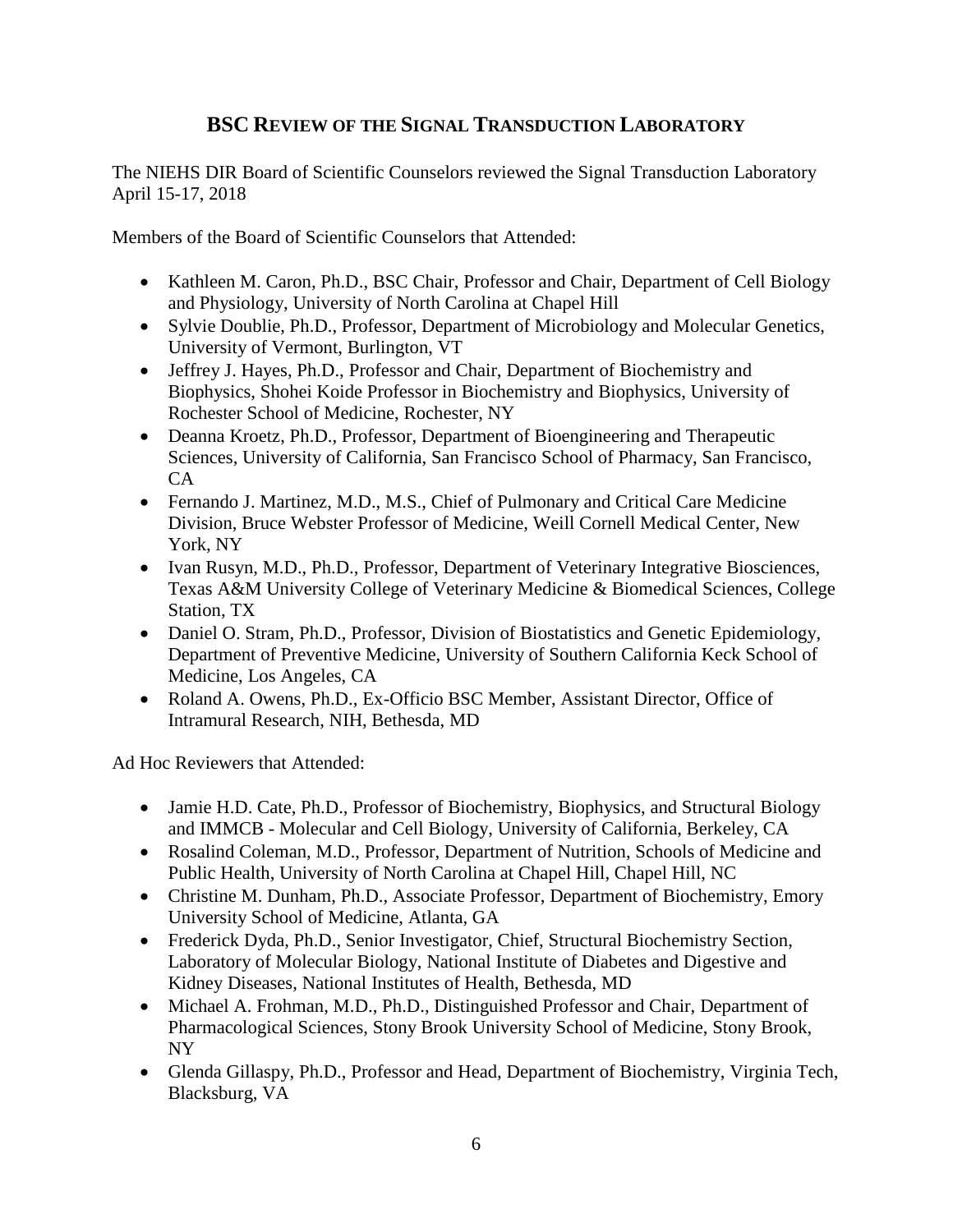- Myriam Gorospe, Ph.D., Senior Investigator, Laboratory of Genetics, National Institute of Aging, National Institutes of Health, Baltimore, MD
- Adam I. Marcus, Ph.D., Associate Professor, Hematology and Medical Oncology and Associate Director for Basic Research and Shared Resource, Winship Cancer Institute Emory University School of Medicine, Atlanta, GA
- Elizabeth A. Reap, Ph.D., Director of the Duke Brain Tumor Immune Monitoring Program, Department of Neurosurgery and the Duke Brain Tumor Immunotherapy Program and The Preston Robert Tisch Brain Tumor Center, Duke University Medical Center, Durham NC
- Sean P. Ryder, Ph.D., Professor, Biochemistry and Molecular Pharmacology, University of Massachusetts Medical School, Worcester, MA
- Edwin R. Sanchez, Ph.D., Professor, Department Physiology and Pharmacology, The University of Toledo, Toledo, OH
- Michael R. Stallcup, Ph.D., Professor of Biochemistry and Molecular Medicine, Keck School of Medicine, University of Southern California, Los Angeles, CA
- Michael E. Zwick, Ph.D., Associate Professor, Department of Human Genetics and Pediatrics, Emory University School of Medicine, Atlanta, GA

## Agenda:

| Sunday, April 15 – Hilton Garden Inn |                                                           |
|--------------------------------------|-----------------------------------------------------------|
| <b>Closed Evening Session</b>        |                                                           |
| $7:00 - 8:00$ p.m.                   | Welcome and Discussion of Past Board Reviews, Drs. Darryl |
|                                      | Zeldin & John Cidlowski                                   |
| $8:00 - end$                         | BSC Discussion of Review, Dr. Kathleen Caron and panel    |
|                                      |                                                           |

Monday, April 16 - NIEHS Rodbell Conference Rooms 101 ABC

## Morning Session

| $8:30 - 8:45$ a.m. | Welcome, Dr. Linda Birnbaum                                         |
|--------------------|---------------------------------------------------------------------|
| $8:45 - 9:05$      | Overview, Signal Transduction Laboratory, John Cidlowski, Ph.D.     |
| $9:05 - 9:55$      | Molecular Endocrinology Group, John Cidlowski, Ph.D.                |
| $9:55 - 10:10$     | <b>COFFEE BREAK</b>                                                 |
| $10:10 - 11:00$    | Nucleolar Integrity Group, Robin Stanley, Ph.D.                     |
| $11:00 - 11:50$    | Metabolism, Genes and Environment Group, Xiaoling Li, Ph.D.         |
| $11:50 - 12:45$    | Closed 1:1 Sessions with Investigators, Drs. Cidlowski, Stanley, Li |
| $12:45 - 1:35$     | Closed Working Lunch, 101ABC                                        |

Afternoon Session

| $1:35 - 2:25$ | Inositol Signaling Group, Stephen Shears, Ph.D.                    |
|---------------|--------------------------------------------------------------------|
| $2:25 - 3:15$ | Post-Transcriptional Gene Expression Group, Perry Blackshear,      |
|               | M.D., D. Phil.                                                     |
| $3:15 - 3:25$ | <b>COFFEE BREAK</b>                                                |
| $3:25 - 3:50$ | Closed 1:1 Sessions with Investigators, Drs. Shears and Blackshear |
| 5:00          | Return-Hilton Garden Inn                                           |
| 7:00          | Closed BSC Discussion of Review, Hotel Conference Room             |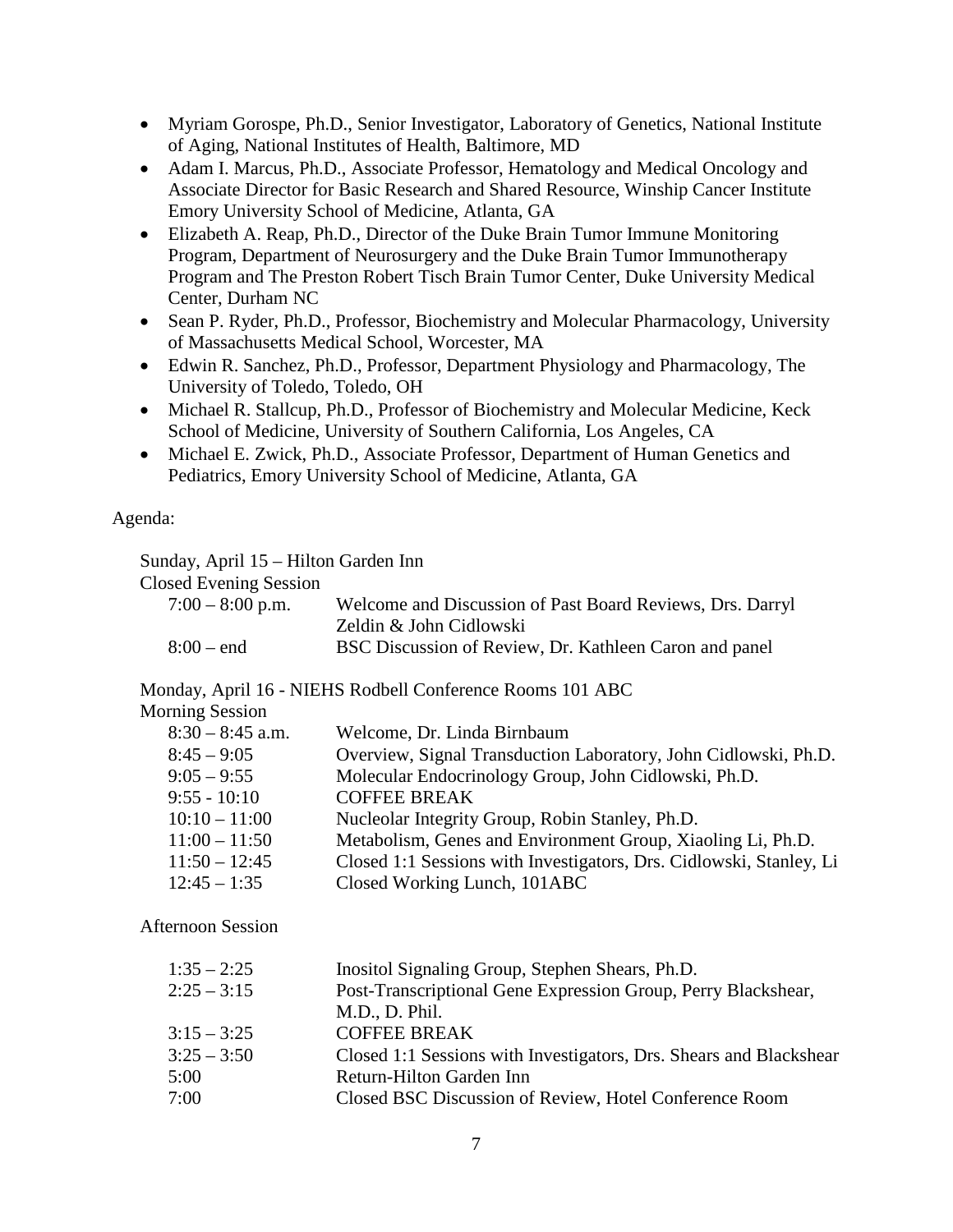| <b>Morning Session</b> |                                                                  |
|------------------------|------------------------------------------------------------------|
| $8:30 - 9:30$ a.m.     | Poster Session – Fellows and Staff Scientists, Rodbell Lobby     |
| $9:30 - 10:30$         | Closed Session with Fellows and Staff Scientists. Site visits to |
|                        | Cores (if necessary), 101ABC                                     |
| $10:30 - 10:45$        | <b>COFFEE BREAK</b>                                              |
| $10:45 - 12:00$        | Closed Review of Flow Cytometry Center, Molecular Genomics       |
|                        | Core Laboratory, and Fluorescence Microscopy and Imaging         |
|                        | Center                                                           |

| $12:00 - 1:00$ p.m. | Closed Session, Lunch, 101 ABC                        |
|---------------------|-------------------------------------------------------|
| $1:00 - 1:45$       | Closed, BSC Discussion of reviews                     |
| $1:45 - 3:00$       | Closed Session and Debriefing to NIEHS/DIR Leadership |
| 3:15                | Adjourn – Transport to RDU Airport                    |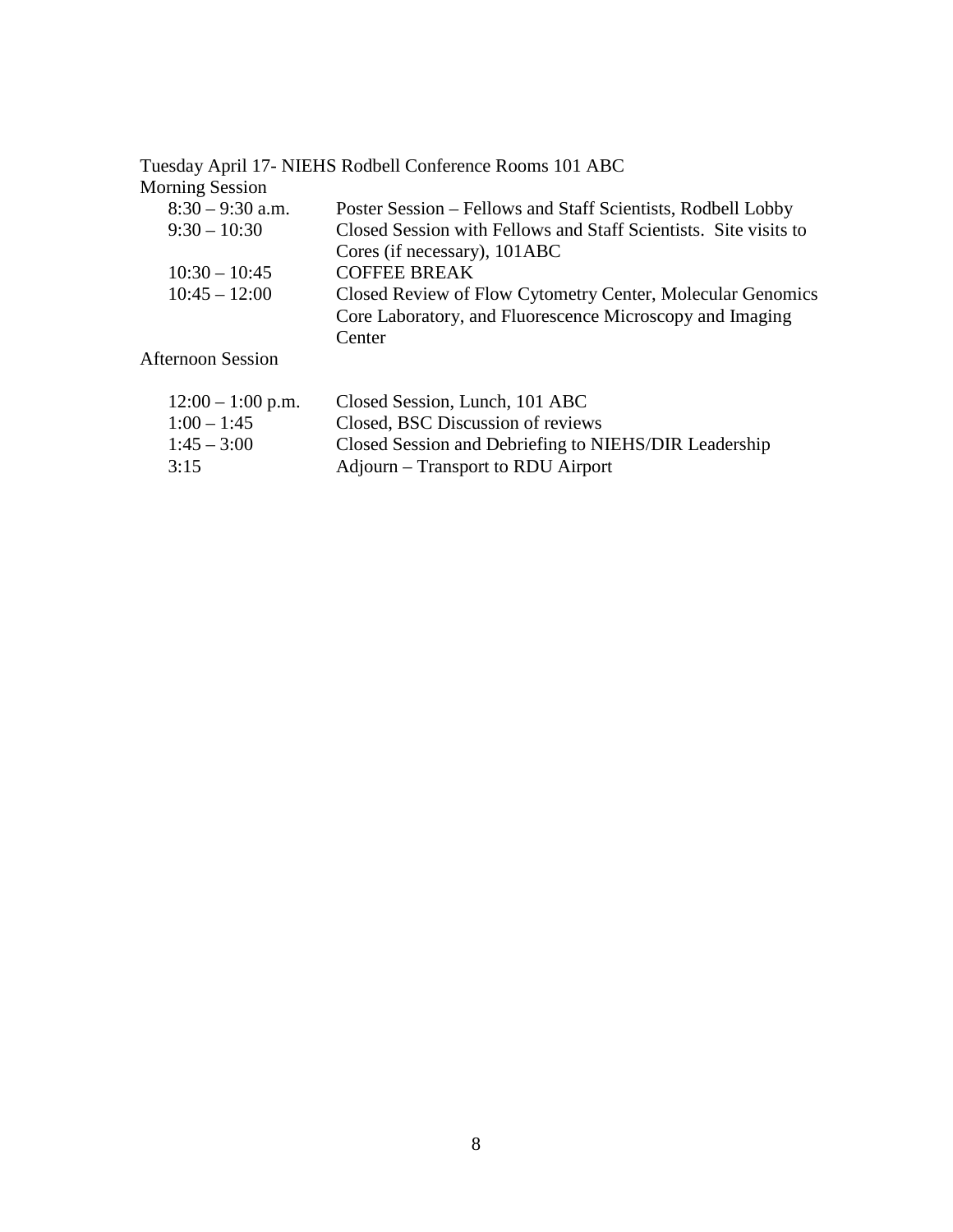# **TRAINING AND MENTORING**

## **2018 NIEHS Biomedical Career Symposium**

The Twenty First Annual NIEHS Biomedical Career Symposium was held Friday, May 4, 2018 at the Environmental Protection Agency Campus, Research Triangle Park, NC. The keynote address entitled "Taking Control of Your Career: Ways to Get to and Prosper in Your Professional Life" was delivered by J. Timothy Lightfoot, Ph.D., FACSM, ACSM-RCEP, ACSM-CES, the Omar Smith Endowed Professor of Kinesiology and the Director of the Sydney and JL Huffines Institute for Sports Medicine at Texas A&M University. Areas covered in the Symposium included: Career Specific Discussion; Career Development Workshops; Networking Opportunities; and One-on-One CV/Resume/LinkedIn Consultations with professionals from academia, industry and government.

There were more than 300 registered attendees from universities and research institutions in the Triangle Area and the rest of North Carolina. This event was cosponsored by the NIEHS Office of Scientific Director, NIEHS Trainees Assembly, and the Environmental Protection Agency.

Keynote & Workshop Speakers

- Tammy Collins, Ph.D., Director, Office of Fellows' Career Development, NIEHS, NIH
- Lori Conlan, Ph.D., Director, Office of Postdoctoral Services, OITE, NIH
- Peter Harries, Ph.D., Interim Dean of the Graduate School, North Carolina State University
- Kay Holt, Deputy Director, National Health and Environmental Effects Research Laboratory, Office of Research & Development, U.S. Environmental Protection Agency
- Faith Lightfoot, BSE, Owner and Image & Style Consultant, The Well-Dressed Academic
- J. Timothy Lightfoot, Ph.D., FACSM, ACSM-RCEP, ACSM-CES., Omar Smith Endowed Professor of Kinesiology and the Director of the Sydney and JL Huffines Institute for Sports Medicine and Human Performance, Texas A&M University
- Christopher Long, M.P.A., Associate Director for Management/Executive Officer, National Institute of Environmental Health Sciences
- Denise Saunders, Ph.D., N.C.C., Career Counselor and Consultant, National Institutes of Health, Office of Intramural Training and Education
- Stacy Schnieber, M.H.R., VP of People and Culture, Camargo Pharmaceutical Services LLC
- Dara Wilson-Grant , M.S.Ed., L.P.C.A., Associate Director of Postdoctoral Affairs at UNC-Chapel Hill and owner of Careers in Bloom, UNC-Chapel Hill and Careers in Bloom
- Sharon Milgram, Ph.D., Director, Office of Intramural Training and Education, OITE, NIH
- Denise Saunders, Ph.D., N.C.C., Career Counselor and Consultant, NIH Office of Intramural Training and Education
- Paula Stephan, Ph.D., Professor of Economics, Research Associate, Georgia State University, National Bureau of Economic Research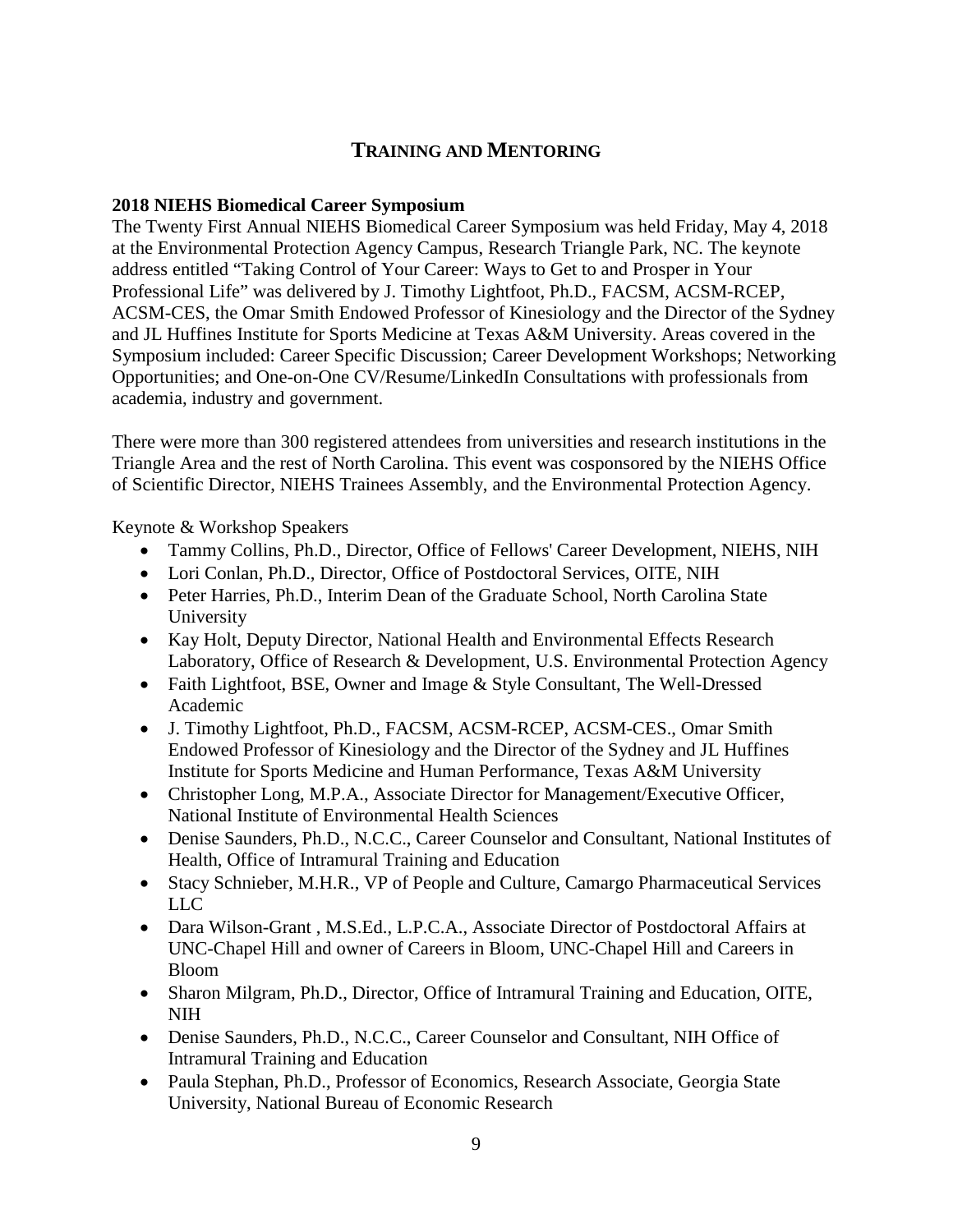• Dara Wilson-Grant, M.S.Ed., N.C.C., L.P.C.A., Associate Director/Career Counselor, Office of Postdoctoral Affairs; Owner, Consultant, Careers in Bloom, University of North Carolina

Human Resource Representatives

- Paul J. Burke III, PHR, Senior Human Resources Associate, KBI Biopharma, Inc.
- Laura DiMichelle, Ph.D., RAC, CCRP, Senior Clinical Strategy Scientist, Cato Research
- Molly Lukes, PHR, SHRM-CP, Director, Human Resources, Precision BioSciences, Inc.
- Rachel Middleton, Human Resources Coordinator, Camargo Pharmaceutical Services
- Lisa Sanders, Ph.D., RAC, Director of Clinical Strategy, Principal Clinical Strategy Scientist Cato Research
- Zachary Swan, Ph.D., Scientist, Cato Research
- Josh Taylor, Ph.D., RAC (US), Regulatory Scientist, Cato Research
- Michelle Villasmil, Ph.D., RAC, Regulatory Scientist, Cato Research

Career Forum Panelists

- Danny Benjamin, M.D., Ph.D., M.P.H., Kiser-Arena Distinguished Professor of Pediatrics, Duke University
- Robert Brown, Ph.D., Scientist, Precision Biosciences
- Jessica Brunquell, Ph.D., Medical Science Writer/Editor, ETSI
- Jacob Carter, Ph.D., Research Scientist, Union of Concerned Scientists
- Caren Cooper, Ph.D., Associate professor, North Carolina Museum of Natural Sciences
- Elena Craft, M.S., Ph.D., Senior Health Scientist, Environmental Defense Fund
- Hunter Freeman, L.E.E.D., A.P., P.E., Project Manager, WithersRavenel
- Lakshmi Goyal, Ph.D., Editor and Publishing Director, Cell Press
- Virginia Guidry, Ph.D., M.P.H., Communications Specialist in the NIEHS Office of Communications and Public Liaison, National Institute of Environmental Health Sciences
- Jennifer Hoponick Redmon, M.S.E.S., M.P.A., C.H.M.M., Senior Environmental Health Scientist & Chemical Risk Assessment Specialist, RTI International
- Bryan Hubbell, Ph.D., Senior Advisor on Social Science, US Environmental Protection Agency, Office of Research and Development
- Shannon Jones, Ph.D., Director of Biological Instruction, University of Richmond
- Ginger Krieg Dosier, M.Arch., Co-Founder and Chief Executive Officer, bioMASON
- Carol Kwiatkowski, Ph.D., Executive Director, The Endocrine Disruption Exchange
- Mallikarjuna Metukuri, Ph.D., R.A.C., Manager, Syneos Health
- Kirk Pappan, Ph.D., Associate Director of Scientific Discovery and Application, Metabolon
- Ibrahim Raphiou, Ph.D., Medical Affairs Scientific Director, GlaxoSmithKline
- Manira Rayamajhi, Ph.D., Research Scientist, Camargo Pharmaceutical Services
- Erin Romes, Ph.D., Process Development Scientist, Grifols Therapeutics LLC
- Shehzad Sheikh, M.D., Ph.D., Assistant Professor of Medicine, UNC School of Medicine
- Janie Shelton, M.P.H., Ph.D., Scientist II, 23andMe
- Jessica Sorrentino, Ph.D., Senior Scientist, G1 Therapeutics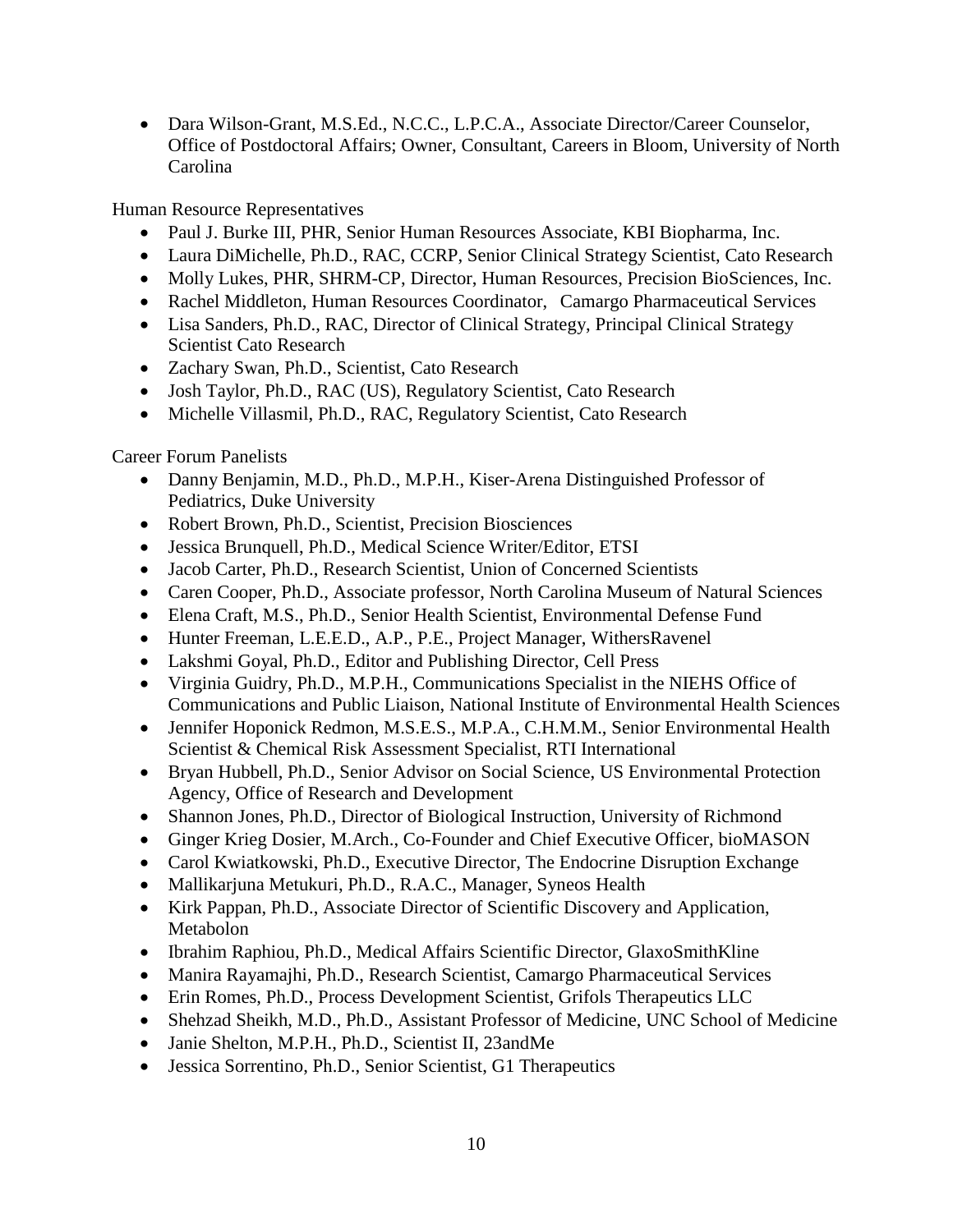- Misty Thomas, Ph.D., Assistant Professor of Biology, North Carolina A&T State University
- Staton Wade, Ph.D., Study Manager, Companion Diagnostics, Covance
- Pamitha Weerasinghe, J.D., Professional Staff, Environment Subcommittee of the Democratic Staff for the House of Representatives Committee on Science, Space, and Technology
- Chi Zhang, Ph.D., Senior Scientist/Team Leader, KBI Biopharma

CV/Resume/LinkedIn Reviewers

- Janice Allen, Ph.D., Health Scientist Administrator, NIEHS, NIH
- Sibby Anderson-Thompkins, Ph.D., Director, Office of Postdoctoral Affairs, University of North Carolina
- Melissa Bostrom, Ph.D., Assistant Dean for Graduate Student Professional Development, Duke University
- Patrick Brandt, M.S., Ph.D., Director of Career Development and Training, University of North Carolina
- Paul J. Burke III, P.H.R., Senior Human Resources Associate, KBI Biopharma, Inc.
- Ryan Coe, Ph.D., Strategy Consultant, Triangle Insights Group
- Jacob Carter, Ph.D., Research Scientist, Union of Concerned Scientists
- Laura DiMichelle, Ph.D., R.A.C., C.C.R.P., Senior Clinical Strategy Scientist, Cato Research
- Kenneth Elstein, M.B.A., Organizational Development Specialist, Environmental Protection Agency
- Heather Franco, Ph.D., Senior Proposal Manager, PPD
- Shayne Gad, Ph.D., D.A.B.T., Consultant, Gad Consulting
- Joshua Hall, Ph.D., Director of UNC PREP and Science Outreach: Science, Training and Diversity Team Leader, Office of Graduate Education, University of North Carolina
- Jonathan Hollander, Ph.D., Program Director; Genes, Environment, and Health Branch, NIEHS, NIH
- Andrew Hotchkiss, Ph.D., Toxicologist, Environmental Protection Agency
- Karen Kirchof, M.A.Ed., Assistant Dean Career and Professional Development Center, Duke Nicholas School of the Environment
- Susan Lankford, Ph.D., Director, Science and Technology Development, North Carolina Biotechnology Center
- Amanda Marvelle, Ph.D., RTP Community Lab Coordinator, Public Affairs, Biogen
- Holly Menninger, Ph.D., Director of Public Science, College of Sciences, North Carolina State University
- Julia Rager, Ph.D., Scientist III, ToxStrategies, Inc.
- Amy Rawls, Ph.D., P.H.R., Human Resources Director, Research Square
- Jennifer Richmond-Bryant, Ph.D., Senior Physical Scientist, National Center for Environmental Assessment, Environmental Protection Agency
- Donita Robinson, Ph.D., Associate Professor of Psychiatry, University of North Carolina
- Amanda Rose, P.R.C., Talent Acquisition Consultant, Battelle
- Lisa R. Sanders, Ph.D., R.A.C., Director Clinical Strategy, Cato Research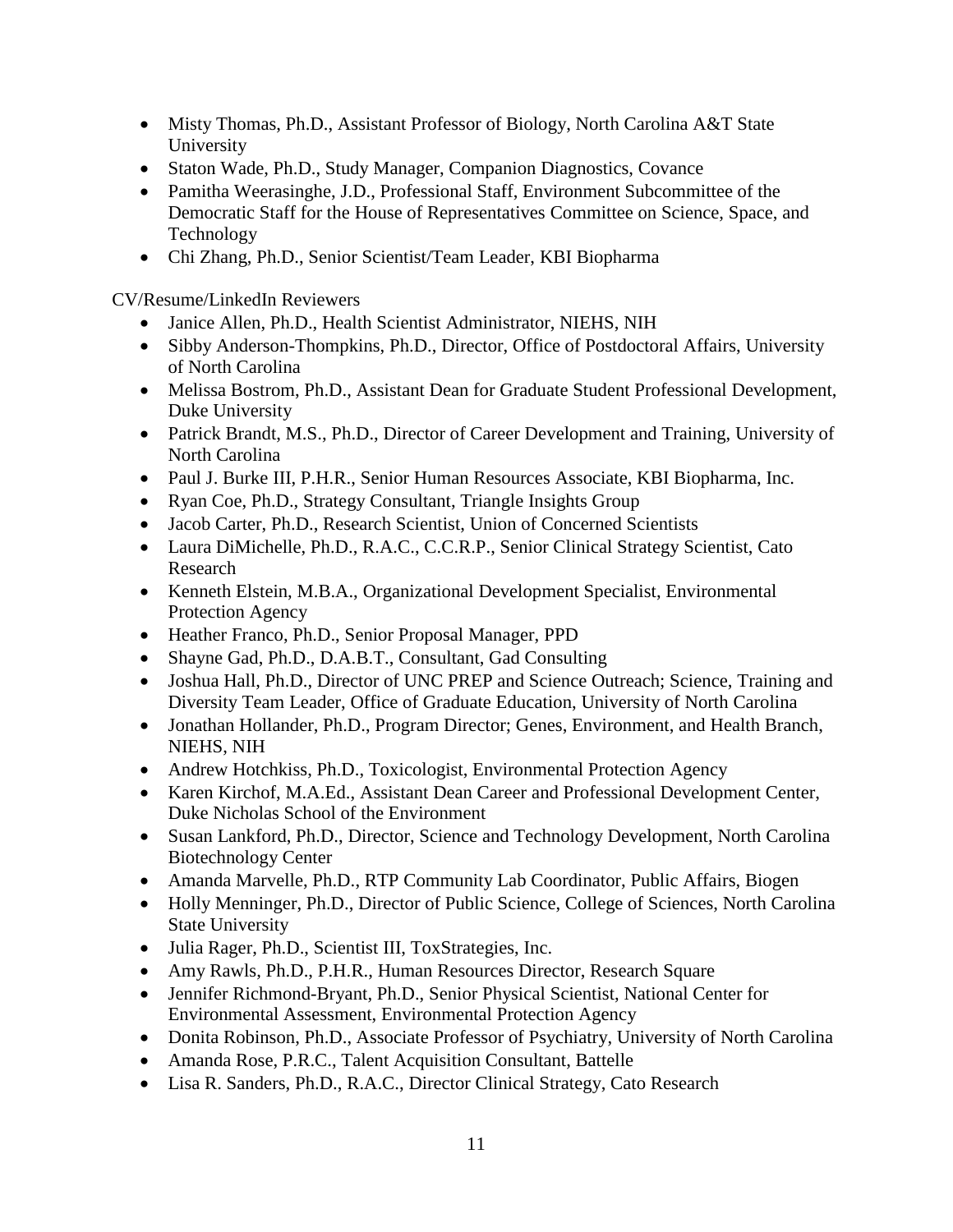- Denise Saunders, Ph.D., N.C.C., Career Counselor and Consultant, NIH Office of Intramural Training and Education
- Paul Schlosser, Ph.D., Environmental Health Scientist, US EPA
- Stacy Schnieber, M.A, PHR, Director of Human Resources, Camargo Pharmaceutical Services
- Molly Starback, M.S.L.S., Director, Office of Postdoctoral Services, Duke University
- Antony Williams, Ph.D., Cheminformatician, National Center for Computational Toxicology, Environmental Protection Agency
- Sarah Council Windsor, Ph.D., US2020 STEM Outreach Program Manager, Research Triangle Foundation
- Stacey Wooden, Ph.D., M.P.H., Senior Scientific Review Officer, CSRA Inc.
- Tracey du Laney, Ph.D., Director, Science and Technology Development, North Carolina Biotechnology Center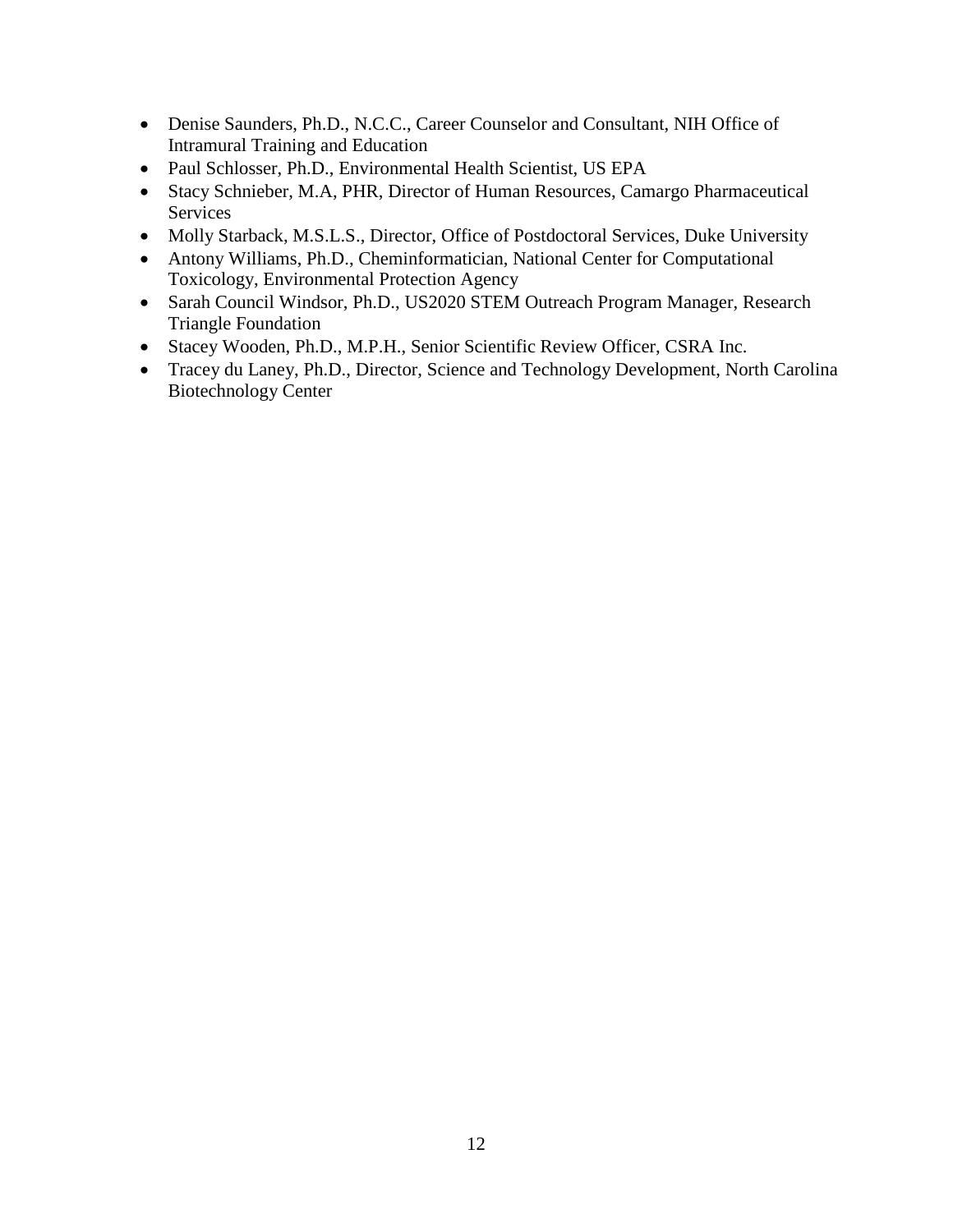## **INTERNATIONAL ACTIVITIES IN DIR FOR FY 2017**

### **Collaborative Research Projects**

- Drs. Donald Cook and Hideki Nakano (Immunity, Inflammation and Disease Laboratory) collaborate with scientists at the Institut Curie in Paris, France and at the Agency for Science, Technology and Research (A\*STAR) in Singapore to investigate the molecular and cellular mechanisms governing chemokine receptor (CCR7) expression in dendric cells. These collaborations were supported in part by 1ZIAES102025.
- Dr. John Cidlowski (Chief, Signal Transduction Laboratory) collaborates with scientists at the University of Chile, Santiago, Chile and with scientists at the Instituto de Biología y Medicina Experimental (IBYME), Conecit, Buenos Aires, Argentina to study the physiology and pathophysiology of glucocorticoids. These collaborations were supported in part by 1ZIAES090057.
- Dr. Franco DeMayo (Chief, Reproductive and Developmental Biology Laboratory) collaborates with investigators at The Babraham Institute, Babraham, Cambridge UK, to study the effects of aging on uterine function; and with investigators at the State Key Laboratory in Beijing China on the role of ERα phosphorylation in embryo implantation. These collaborations were supported in part by 1ZIAES103311.
- Dr. Stavros Garantizotis (Immunity, Inflammation and Disease Laboratory) collaborates with investigators at the University of Rome Campus Bio-medico, Rome, Italy, to study the clinical utility of inhaled hyaluronan in acute exacerbations of COPD. This collaboration was supported in part by 1ZIAES102605.
- Dr. Guang Hu (Epigenetics and Stem Cell Biology Laboratory) collaborates with investigators at the Research Center for Eco-Environmental Sciences, Chinese Academy of Sciences, Beijing, China and the Institute of Biochemistry and Cell Biology, Chinese Academy of Sciences, Shanghai, China to study the role of environmental factors on embryonic stem cell cardiac differentiation. This collaboration was supported in part by 1ZIAES102745.
- Dr. Dmitry Gordenin (Genome Integrity and Structural Biology Laboratory) collaborates with scientists at Leeds Institute of Cancer and Pathology, St James's University Hospital, Leeds, UK, to identify genomic subtypes of non-invasive bladder cancer. This collaboration is supported in part by 1ZIAES103266
- Dr. Anton Jetten (Immunity, Inflammation and Disease Laboratory) collaborates with scientists at University Hospital of Cologne and the University Medical Center Ulm on the role of Krüppel-like zinc finger transcription factors in polycystic kidney disease and cancer. He also collaborates with scientists in the Laboratory of Radiobiology & Experimental Radiooncology at University Medical Center Hamburg-Eppendorf, the Division of Molecular and Systems Toxicology at the University of Basel and the Institute of Genetics and of Molecular and Cellular Biology (IGBMC) in Illkirch, France on the role of the ROR nuclear receptors in the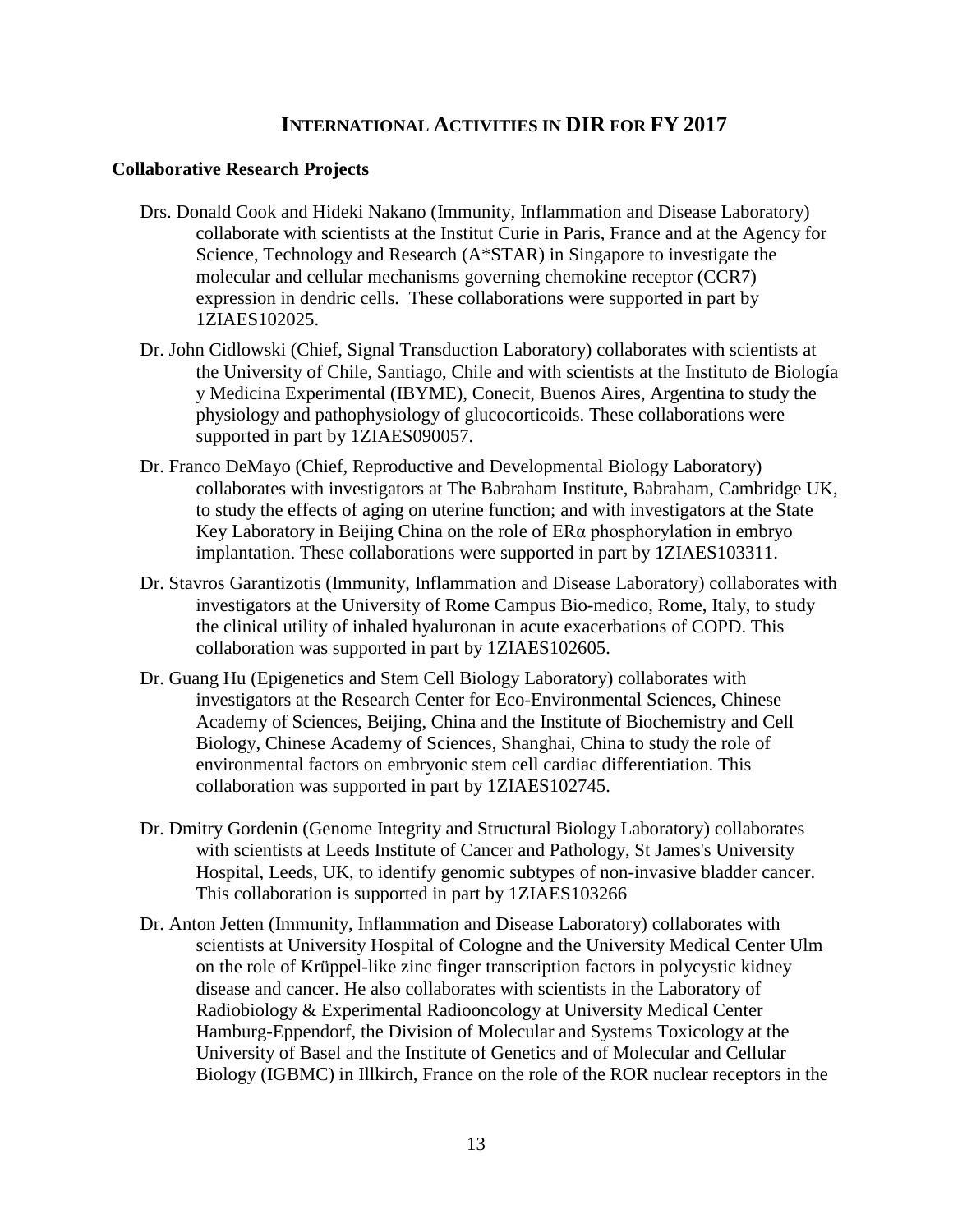progression and treatment of cancers. These collaborations were supported in part by 1ZIAES101586 and 1ZIAES100485.

- Dr. Raja Jothi (Epigenetics and Stem Cell Biology Laboratory) collaborates with investigators at Max Planck Institute of Biochemistry, Munich, Germany, and at University of Sydney, Sydney, Australia, to characterize the temporal dynamics of the phosphoproteome, proteome, epigenome, and transcriptome during transition from naïve to primed pluripotency. The overall goal of this study is to reconstruct signaling networks, elucidate cell surface markers characteristic of the naïve and primed pluripotent states, characterize cross-talk between various signaling pathways, and predict previously unknown substrates for key kinases. These collaborations were supported in part by 1ZIAES102625.
- Dr. Steven Kleeberger (Epidemiology Branch) collaborates with scientists at the TARA Center at the University of Tsukuba in Japan on the role of Nrf2 in susceptibility to oxidant-induced lung injury. This collaboration is supported in part by 1ZIAES100513.
- Dr. Stephanie London (Epidemiology Branch) collaborated with investigators at National Institute of Public Health in Oslo, Norway as part of the Norwegian Mother and Child Cohort. These studies were supported in part by 1ZIAES49019.
- Dr. Jennifer Martinez (Immunity, Inflammation and Disease Laboratory) collaborates with scientists at the Institute for Cell and Molecular Biosciences at Newcastle University, the Division of Cancer Sciences at the University of Manchester, the Beatson Institute and the Department of Medical Genetics at Trinity College Dublin on defining the roles of autophagy machinery in innate immunity, inflammation and autoimmunity. These projects are funded in part by 1ZIAES103286.
- Dr. Frederick Miller (Clinical Research Branch) collaborates with scientists at the Pediatric Rheumatology Unit, Children's Institute, School of Medicine, University of Sao Paolo, Brazil, to study environmental factors in myositis. This collaboration is supported in part by 1ZIAES101074.
- Dr. Geoffrey Mueller (Genome Integrity and Structural Biology Laboratory) collaborates with scientists at the University of Salzburg, Salzburg, Austria and the University of Amsterdam on Peanut and Tree Nut Cross-Reactive Allergens and with scientist at University of Salzburg on natural products from birch pollen as adjuvants of allergic sensitization. These collaborations were supported in part by 1ZIAES102906.
- Dr. Lisa Rider (Clinical Research Branch) collaborates with scientists at Pediatric Rheumatology Unit, Children's Institute, School of Medicine, University of Sao Paolo, Brazil, to study environmental factors in myositis. This collaboration is supported in part by 1ZIAES101074.
- Dr. Roel M. Schaaper (Genome Integrity and Structural Biology Laboratory) collaborates with investigators at the Institute of Biochemistry and Biophysics, Polish Academy of Sciences, Warsaw, Poland, to study the mechanisms responsible for the differential error rate of leading and lagging strand replication of DNA; and with investigators at the Department of Industrial Chemistry, University of Bologna, Bologna, Italy, to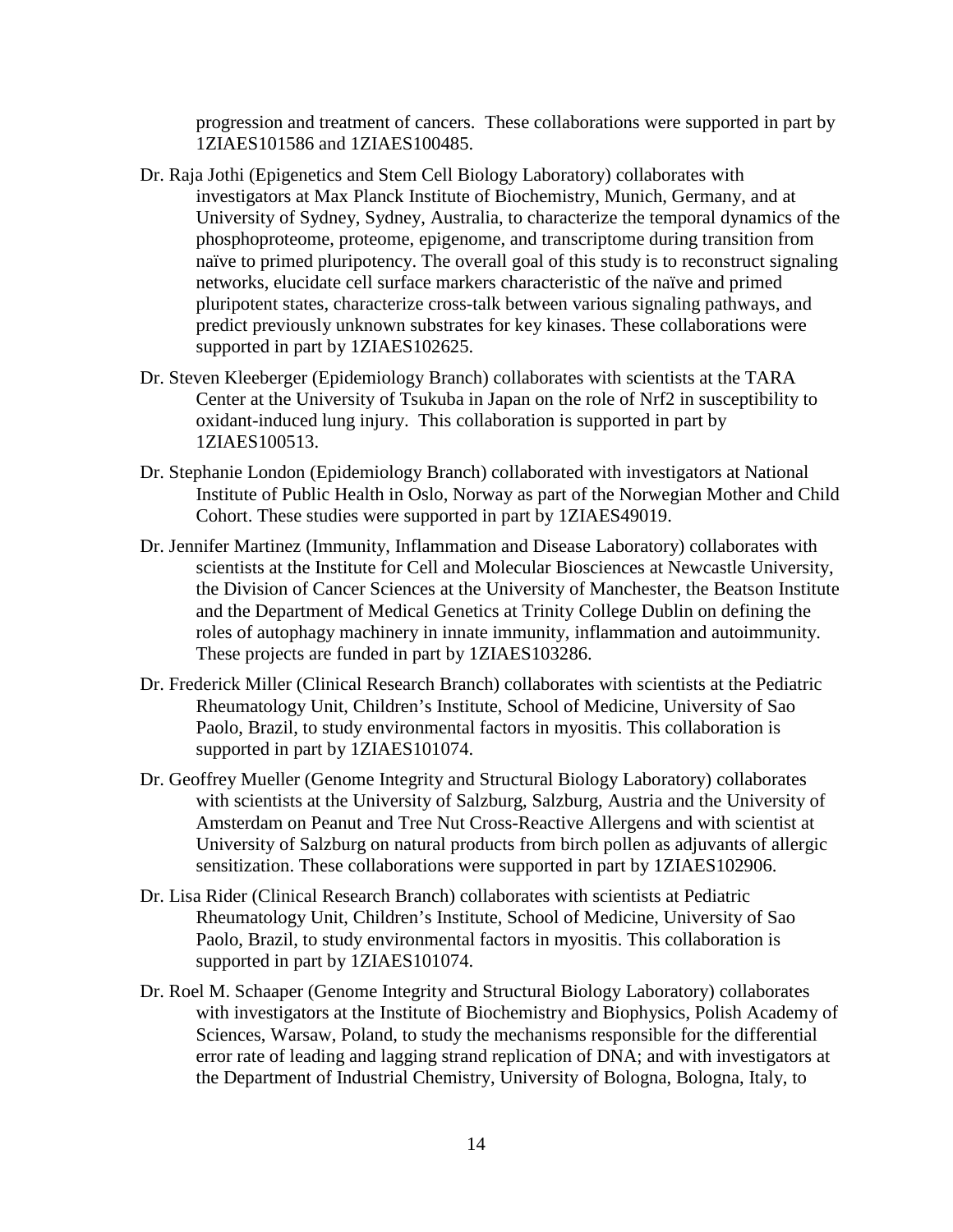study the function of *E. coli* dGTP triphosphohydrolase. These collaborations were supported in part by 1ZIAES065086 and 1ZIAES101905.

- Dr. Stephen Shears (Signal Transduction Laboratory) has collaborations with scientists at the Leibniz-Institut für Molekulare Pharmakologie in Berlin, Germany and at the University of Freiburg, Freiburg, Germany on the synthesis and application of synthetic inositol pyrophosphate cellular signals, and analogues, to research metabolism and functions of inositol pyrophosphates in intact cells; and with scientists at The Rolf Luft Research Center for Diabetes and Endocrinology, Karolinska Institutet, Stockholm, Sweden on understanding the roles of inositol pyrophosphates on insulin secretion by pancreatic beta-cells. These collaborations were supported in part by 1ZIAES080046.
- Dr. Clarice Weinberg (Biostatistics and Computational Biology Branch) collaborates with scientists at the University of Bergen, Norway, the Medical Birth Registry of Norway to investigate possible seasonal effects on pregnancy outcomes, such as preterm birth, fetal growth and preeclampsia. These collaborations were supported in part by 1ZIAES040007 and 1ZIAES040006.
- Dr. Allen J. Wilcox (Epidemiology Branch) collaborates with investigators at the University of Bergen, Bergen, Norway, the National Public Health Institute in Oslo, Norway, on neurological and developmental outcomes among children prenatally exposed to Chernobyl fallout in Norway, the association of birth weight with mother's risk of cardiovascular disease, the effect of death to an embryonic twin on the surviving fetus and the link between education level of parents and incidence of having a child with cerebral palsy. These collaborations were supported in part by 1ZIAES044003 and 1ZIAES049027.
- Dr. Samuel H. Wilson (Genome Integrity and Structural Biology Laboratory) collaborates with scientists at Kyoto University, Kumatori, Japan, to study DNA polymerase beta complementation of Aprataxin deficiency in chicken DT40 cells and to study alternate excision repair pathways induced by Topoisomerase I strand incision. He also collaborated with scientists at Chiba University on translesion synthesis and repair of 7,8-Dihydro-8-oxoguanine. These collaborations were supported in part by 1ZIAES050158 and 1ZIAES050159.
- Dr. Rick Woychik (Deputy Director and the Genome Integrity and Structural Biology Laboratory) collaborates with scientists at the School of Bioinformatics Engineering, Talca University, Talca, Chile, to develop a new bioinformatics pipeline to broadly and accurately identify repeat fusion transcripts. This collaboration was supported in part by 1ZIAES103187.
- Dr. Darryl Zeldin (Scientific Director and the Immunity, Inflammation and Disease Laboratory) and Dr. Matt Edin (Immunity, Inflammation and Disease Laboratory) collaborated with scientists at the William Harvey Research Institute, Queen Mary University of London, London, UK, to measure eicosanoids in plasma from people with Phospholipase A2 deficiency; also with scientists at University College London, London, UK, to measure the difference in eicosanoids in inflammatory exudates from young and aged humans. Dr. Zeldin also collaborates with investigators at Royal Veterinary College, London, UK, to determine the role of fatty acid epoxides in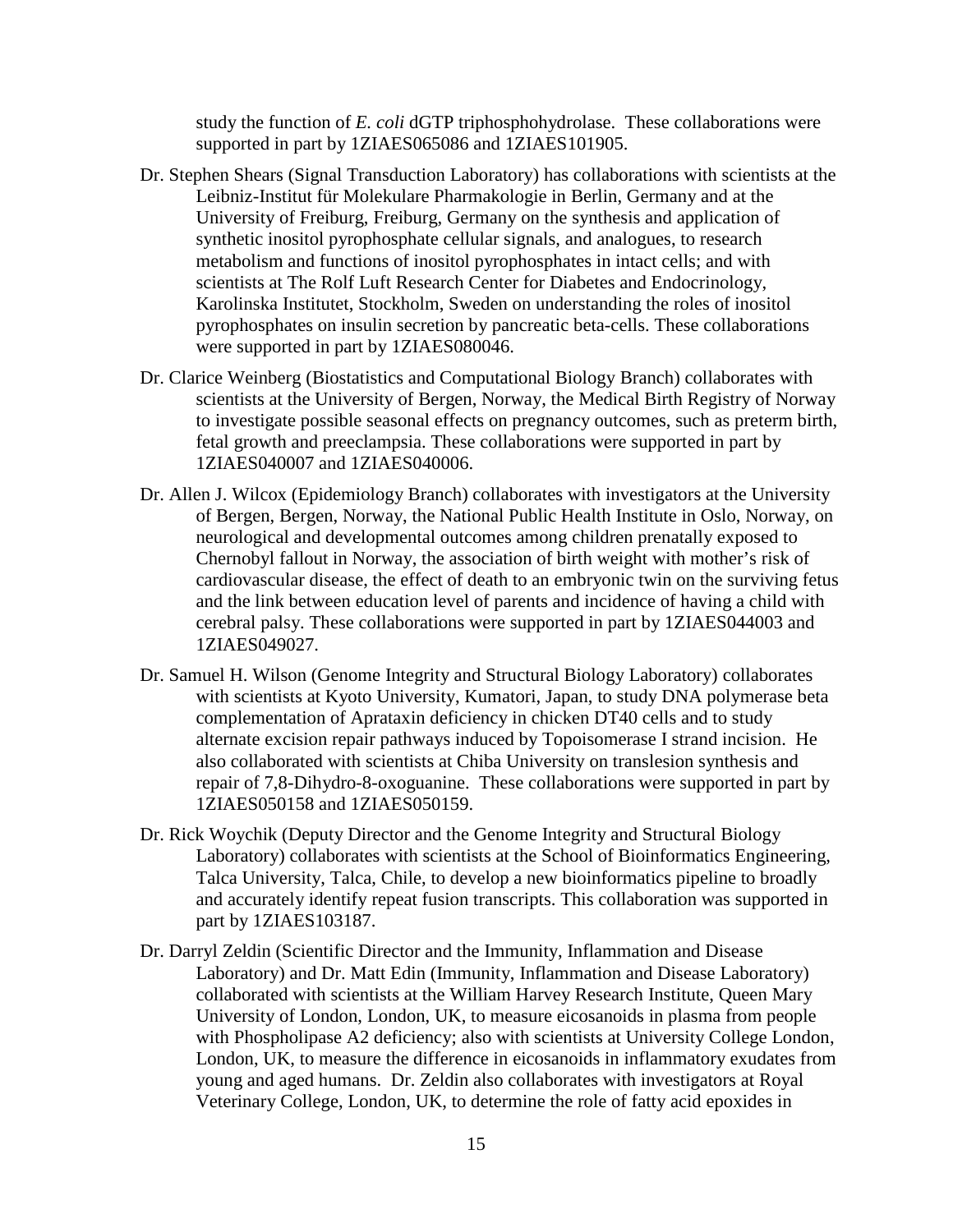resolution of inflammation. He also collaborated with researchers at Tongji Medical College, Wuhan, China, to investigate the role of CYP2J2 in cardiovascular physiology. Overexpression of CYP2J2 in mice attenuates cardiac inflammation and angiotensin II-induced remodeling. CYP2J2 expression also attenuates non-alcoholic fatty liver disease in mice fed a high fat diet. Dr. Zeldin also collaborated with scientists at Shin Nippon Biomedical Laboratories, Kainan, Japan, to characterize expression of CYP450 enzymes in liver and intestines; and with scientists at University of Alberta, Edmonton, Canada, to measure eicosanoids in plasma to examine the role of sEH in cardiac responses to inflammation. Another collaboration with scientists at the University of Zurich, Zurich Switzerland studied the role of microsomal epoxide hydrolase in fatty acid epoxide metabolism and in collaboration with scientists at Imperial College London, London, England measured eicosanoids in plasma to examine the role of lipid mediators in type 2 diabetes and non-alcoholic fatty liver disease. Dr. Zeldin also collaborated with scientists at the University of Copenhagen, Copenhagen, Denmark to measure eicosanoids in plasma from a cohort of mothers treated with omega-3 supplements during pregnancy. The goal is to understand how lipid mediators may regulate asthma or inflammatory disease progression in the newborn children. These collaborations were supported in part by 1ZIAES025034.

## **International Meetings Organized**

- Drs. Lisa Rider and Frederick Miller co-organized and chaired the 2017 Global Conference on Myositis (GCOM 2017) with approximately 350 participants, which took place May 5 – 8, 2017 at the Bolger Center in Potomac, MD.
- Dr. William Copeland (Chief, Genome Integrity and Structural Biology Laboratory) is the chair of the organizing committee for the United Mitochondrial Disease Foundation's annual meeting in Washington, D.C., June 28-July 1, 2017. This meeting attracts clinical and basic science researchers from all over the world sharing their latest findings in the field of mitochondrial disease. The symposium encourages the exchange of information and cultivates networking among physicians, researchers, patients and families.
- Dr. Guang Hu (Epigenetics & Stem Cell Biology Laboratory) co-organized and hosted the Epigenetics, Stem Cells, and Environmental Health Symposium and Workshop at NIEHS, June 1-2, 2017. This meeting had participating scientists from the United States and United Kingdom.
- Dr. Raja Jothi (Epigenetics & Stem Cell Biology Laboratory) co-organized and hosted the Epigenetics, Stem Cells, and Environmental Health Symposium and Workshop at NIEHS, June 1-2, 2017. This meeting had participating scientists from the United States and United Kingdom.
- Dr. Darryl Zeldin (Scientific Director and the Immunity, Inflammation & Disease Laboratory) served on the Organizing Committee for the  $17<sup>th</sup>$  International Winter Eicosanoid Conference and as a Scientific Program Advisor for the 15th International Conference on Bioactive Lipids in Cancer, Inflammation and Related Disease in Puerto Vallarta, Mexico.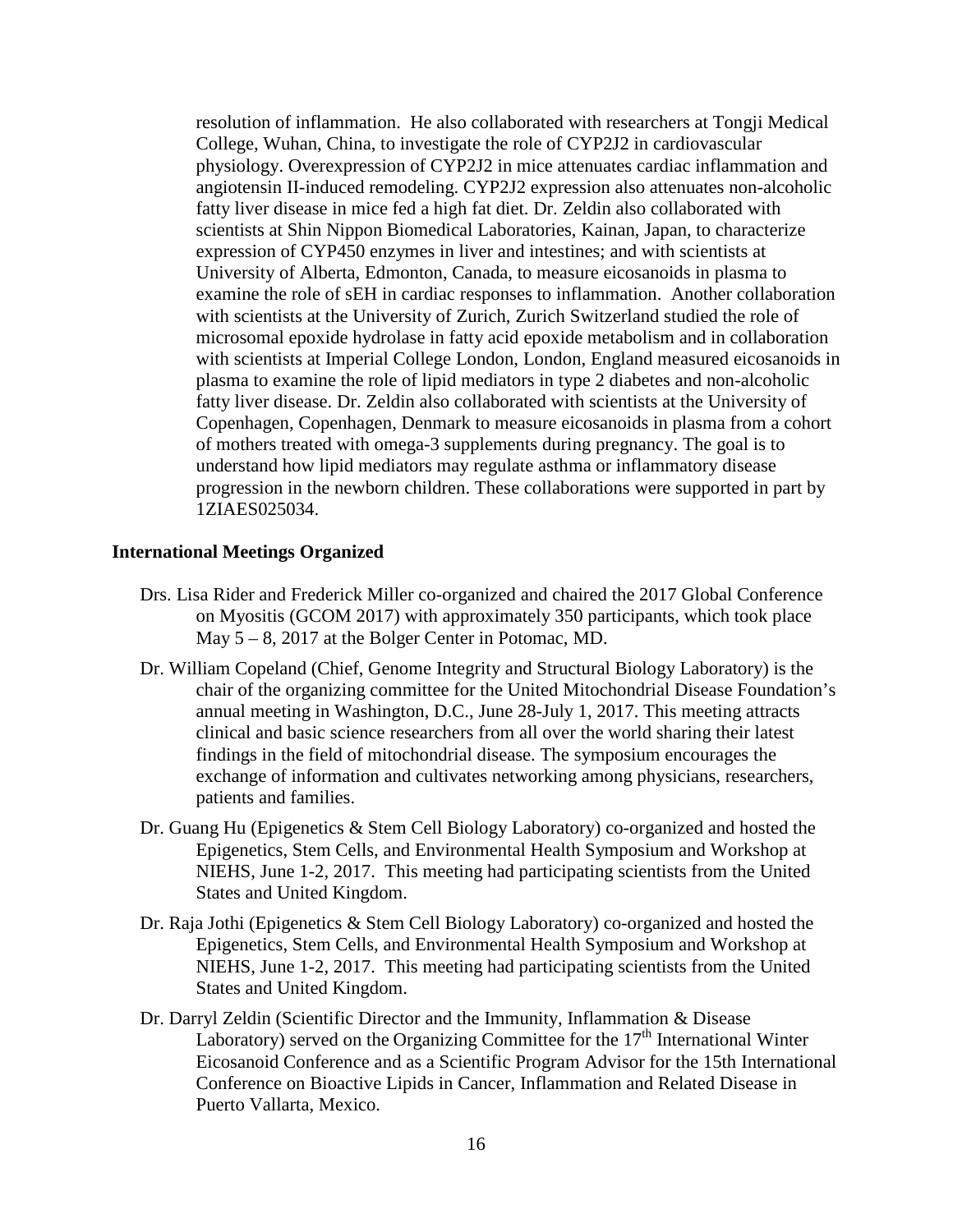## **Work with International, Multinational or Regional Foreign Organizations**

- Dr. Steven Kleeberger (Epidemiology Branch) is a member of the Fundación Infant (INFANT) a nonprofit organization founded by Argentine physicians in 2003, whose mission is to investigate the causes of respiratory diseases that severely affect children, such as asthma, bronchiolitis, pneumonia and influenza.
- Dr. Stephanie London (Epidemiology Branch) continued to lead the Pregnancy and Childhood Epigenetic Consortium, an international consortium of birth and childhood cohorts that collect and utilize genome-wide methylation data. This work was supported in part by 1ZIAES049019.
- Dr. Frederick Miller (Clinical Research Branch) is a member of the International Myositis Genetics Consortium (MYOGEN) that defines genetic risk and protective factors for myositis; is a member of The International Myositis Assessment and Clinical Study (IMACS) Group to standardize the conduct and reporting of myositis clinical studies; and is a member of The International Myositis Classification Criteria Project (IMCCP) to develop new classification criteria for myositis and its subgroups. This work is supported in part by 1ZIAES101074 and 1ZIAES101081.
- Dr. Geoffrey Mueller (Genome Integrity and Structural Biology Laboratory) served as a member of the World Health Organization / International Union of Immunological Societies (WHO/IUIS) Allergen Nomenclature Sub-Committee. This activity was supported in part by 1ZIAES102906.
- Dr. Lisa Rider (Clinical Research Branch) is a member of the International Myositis Genetics Consortium (MYOGEN) that defines genetic risk and protective factors for myositis; is a member of The International Myositis Assessment and Clinical Study (IMACS) Group to standardize the conduct and reporting of myositis clinical studies; and is a member of The International Myositis Classification Criteria Project (IMCCP) to develop new classification criteria for myositis and its subgroups. This work is supported in part by 1ZIAES101074 and 1ZIAES101081.
- Dr. Dale Sandler (Chief, Epidemiology Branch) is the co-organizer of the Premenopausal Breast Cancer Collaborative Group. This is an international organization encompassing twenty prospective cohort studies with data on incident breast cancers diagnosed among women under age 50. This work is supported in part by 1ZIAES044005

## **Foreign Delegations Hosted**

No Activities to Report

## **International Capacity Building**

Dr. Stephanie London (Deputy Chief, Epidemiology Branch) hosted a Nigerian physicianresearcher for the purpose of training in the use of a personal particulate monitoring device called MicroPEM. This technology will facilitate research in Nigeria funded